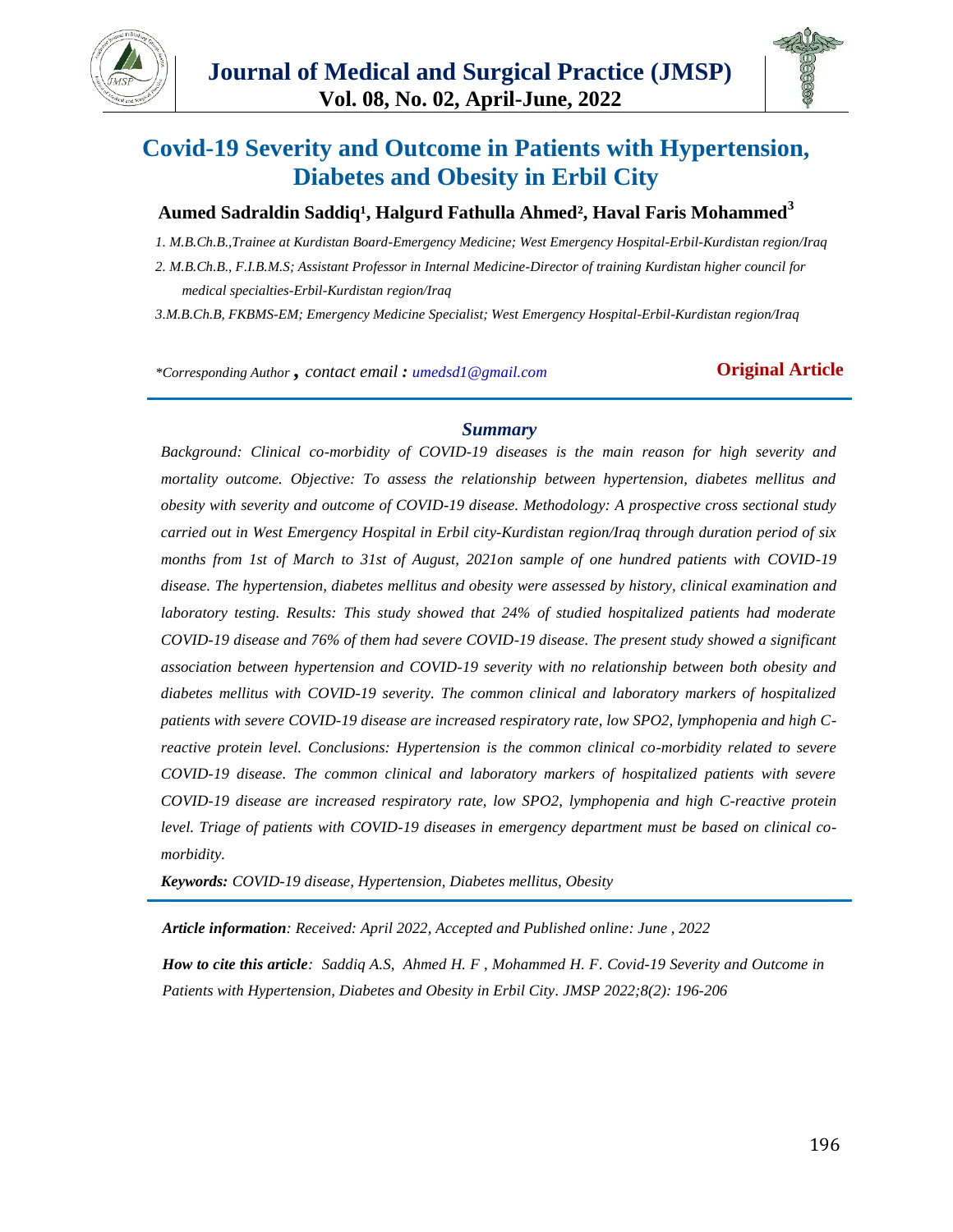# **1. INTRODUCTION**

Since declaration of Corona virus disease 2019 (COVID-19) as a pandemic outbreak by the World Health Organization, this disease rapidly destructed the national health systems of all countries globally (1,2) The first discovery of COVID-19 diseases was in China as severe acute respiratory syndrome coronavirus 2 (SARS-CoV-2) infection (3). Severe cases of COVID-19 disease required urgent intervention and deteriorated cases ended in invasive mechanical ventilation or death especially if co-morbid with other medical conditions like hypertension, diabetes mellitus and morbid obesity (4). Risk stratification of COVID-19 disease is essential in prevention and planning for management with priority needs of respiratory care unit (RCU) admission (5).

Many authors from different developed and developing countries all over the world revealed that hospitalized COVID-19 patients with pre-existing chronic medical diseases such as hypertension, diabetes mellitus, obesity, coronary artery disorders, chronic lung diseases, renal diseases and cancer had worsen prognosis and outcome of the disease in addition to severe clinical course as compared to patients free of these chronic medical diseases (6–9). These clinical co-morbidities are regarded as common risk factors of severe COVID-19 diseases and poor outcomes. High prevalence of these co-morbidities globally with pandemic outbreak of COVID-19 disease are leading to exacerbation of outbreak and worsening prognosis (10).

The hypertension, diabetes mellitus and obesity are the predominant chronic medical diseases reported for hospitalized patients with COVID-19 disease with severe clinical course and poor outcomes (6–9). Many literatures identified the impact of hypertension (11,12), diabetes (13,14) and obesity (15,16) on the severity and outcomes of COVID-19 disease. link between hypertension and severe COVID-19 might be related to endothelial dysfunction and renin-angiotensin system dysregulation (17). Highly expressed furin and angiotensin converting enzyme 2 receptor in hyperglycemia status of diabetic patients facilitated entry of SARS-CoV-2 to host cell and the COVID-19 infection with diabetes mellitus lead to immune and inflammatory reactions causing cytokine storm and leading to death (18). The obesity is accompanied initially by respiratory difficulties, metabolic and immunological abnormalities that lead to severe clinical course and poor prognosis of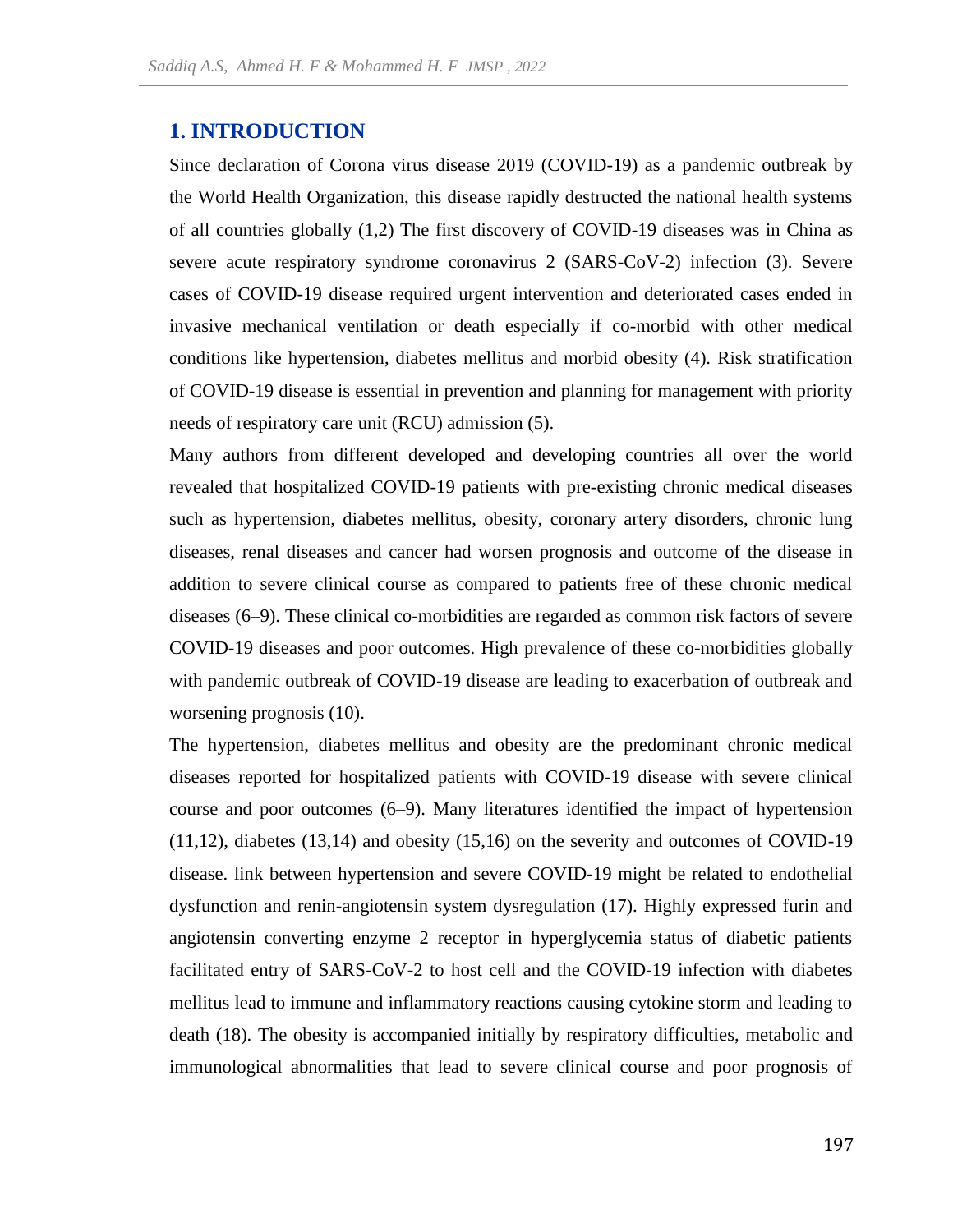COVID-19 disease (19). For that, risk of COVID-19 disease severity was increased in patients with combination of these clinical co-morbidities (20).

Although millions of Iraqi peoples were infected with COVID-19 disease with high mortality rates (21), more than half of Iraq-Kurdistan peoples are refusing COVID-19 vaccines (22). To date, frequent COVID-19 cases were hospitalized with severe and poor prognosis (23). The aim of this study was to assess the relationship between hypertension, diabetes mellitus and obesity with severity and outcome of COVID-19 disease.

#### **2. PATIENTS and METHODS**

The design of this study was a prospective cross sectional study carried out in West Emergency Hospital in Erbil city-Kurdistan region/Iraq through duration period of six months from 1st of March to 31st of August, 2021. The inclusion criteria were adult (age  $\geq$ 18 years) patients with COVID-19 disease (positive RT-PCR) and moderate or severe Covid-19 disease according to World Health Organization guidelines 24. Exclusion criteria were younger age patients, negative RT-PCR, mild COVID-19 disease and patients refused to participate. The ethical considerations were included an ethical approval was taken from Kurdistan Board Ethical Committee, oral informed consent of patients and management of patients. A sample of one hundred patients with COVID-19 disease was selected after eligibility to inclusion and exclusion criteria.

The data of enrolled patients were collected by direct interview with patients or from their relatives or saved records in hospital and fulfilled in a prepared questionnaire. The diagnosis of COVID-19 disease was done in regard to National Guidelines by RT-PCR, imaging and laboratory tests. The hypertension, diabetes mellitus and obesity were assessed by history, clinical examination and laboratory testing. Moderate cases were defines by clinical signs of pneumonia with SPO2≥90%, while severe pneumonia by clinical signs of pneumonia (fever, cough, dyspnoea) and one of; respiratory rate > 30 breaths/min; severe respiratory distress; or  $SpO2 < 90\%$  (24). The patients were followed up from their admission to hospital until their discharge alive or dead. The data collected were analyzed statistically by Statistical Package of Social Sciences software version 22. The chi-square and Fishers exact tests were applied for analyzing categorical variables. Level of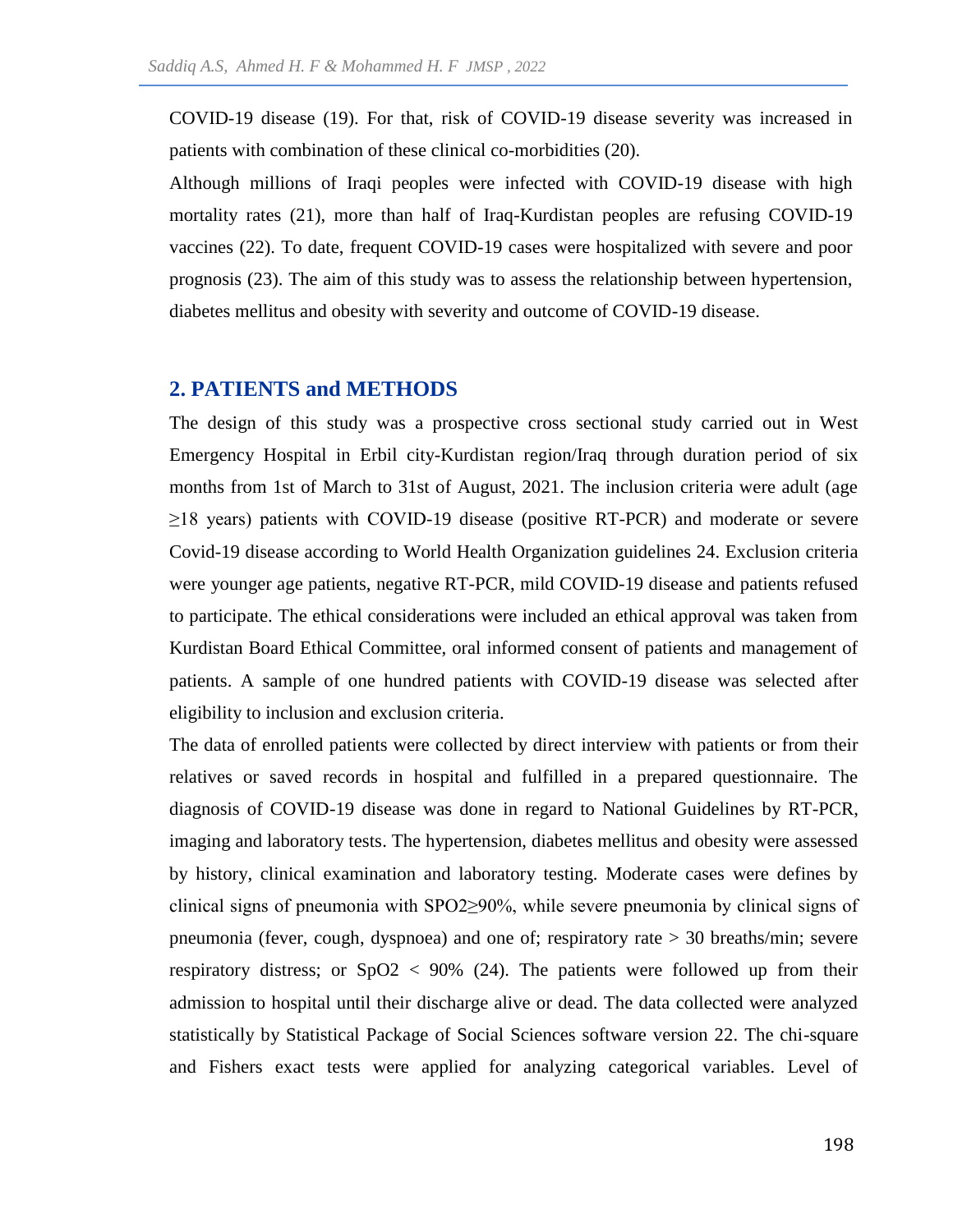significance (p value) was regarded statistically significant if it was 0.05 or less.

## **3. RESULTS**

A total of one hundred cases of COVID-19 enrolled in the current study. They were 56 males and 44 females. Majority , 76%, had severe disease, shortness of breath reported in (86), non-smokers were (74), loss of taste reported in only 26%, loss of smell in 18%, cough in 62%, dyspnea 74%, myalgia 68%, and only 18% of cases felt being fatigue, (Table 1 and Figure 1).

There was non-significant statistical association between severity of the disease and each of chief complaints and smoking. Pearson Chi square test was done and p–values were more than 0.05. In contrary; a significant statistical relationship between disease severity and gender, males composed 75% mong the moderate cases while 50% of the severe cases. Pearson Chi square test was done and p–value was 0.03, (Table 2).

No significant statistical relationship between severity and signs, symptoms and chronic diseases, (P. value <0.05), except for hypertension where a significant statistical association between disease severity and hypertension was found , (P<0.05). Only a quarter (25%) of the moderate cases were having hypertension, while half (50%) of the severe cases had hypertension. Pearson Chi square test was done and p–value was 0.031, (Table 3).

A statistically significant difference in respiratory rate, pulse oximetry, WBC count, Creactive protein measures and patient weight between moderate and severe COVID-19 cases. On average, the severe cases had higher respiratory rate and C-reactive protein measures compared to moderate cases, while their pulse oximetry and WBC count were lower than patients with who had moderate condition. t- test was performed to compare between the averages of the two groups and p-values were less than 0.05. In the same manner, severe cases were more obese and heavier (87.83kg) than moderate COVID-19 cases (72.17kg), with p-value of 0.001. In contrast, the difference between moderate and severe cases regarding other numeric measures was not statistically significant, t- test was done and p-values were more than 0.05, these findings are demonstrated in (Table 4)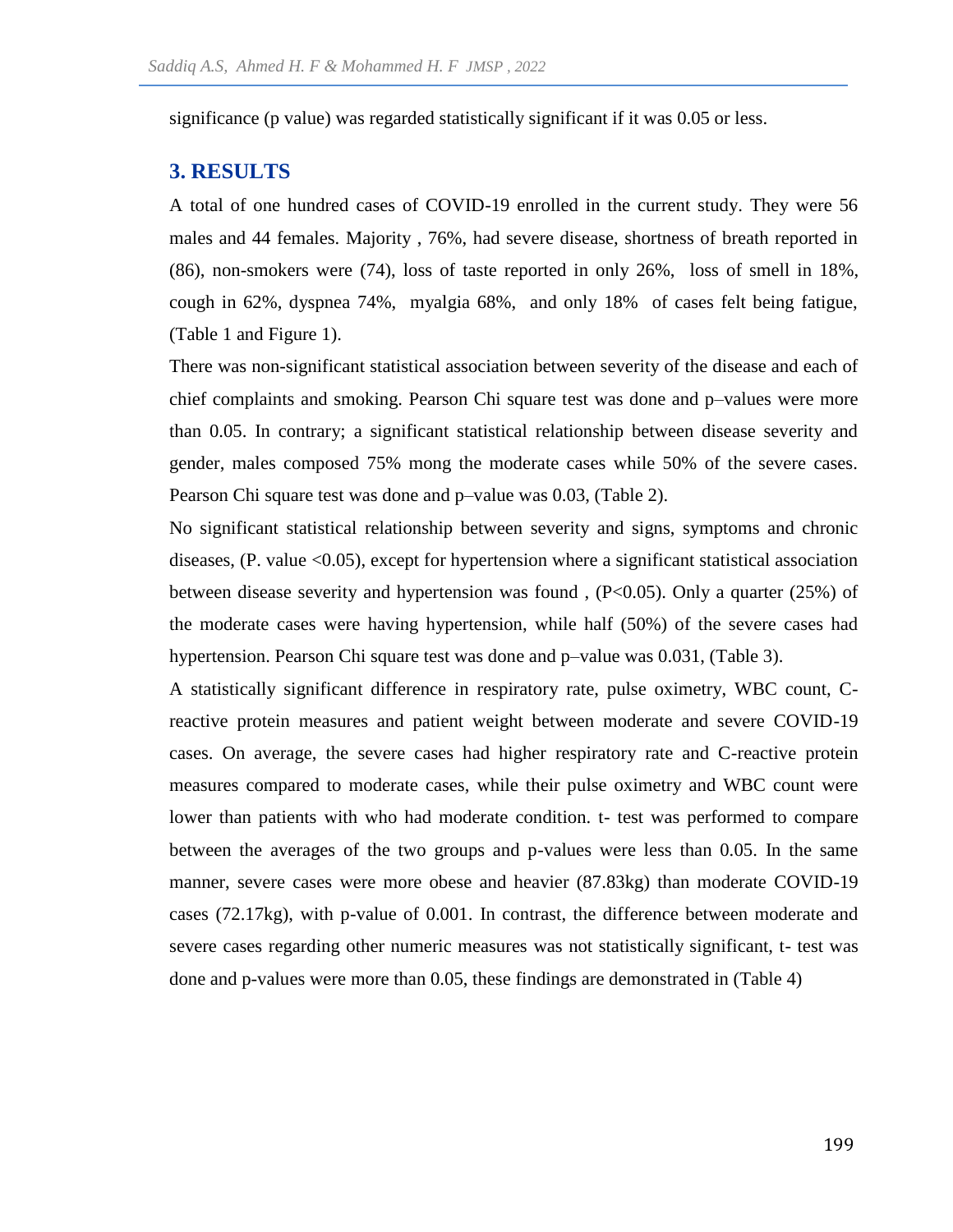| Variables              | Categories     | Frequency and<br>percent |  |
|------------------------|----------------|--------------------------|--|
| Gender                 | Male           | 56                       |  |
|                        | Female         | 44                       |  |
| Complaint at admission | <b>SOB</b>     | 86                       |  |
|                        | Cough          | 4                        |  |
|                        | SOB and Cough  | 8                        |  |
|                        | Fatigability   | $\overline{2}$           |  |
| Smoking                | Current smoker | 6                        |  |
|                        | Ex-smoker      | 20                       |  |
|                        | Non-smoker     | 74                       |  |
| Loss of taste          |                | 26                       |  |
| Loss of smell          |                | 18                       |  |
| Cough                  |                | 62                       |  |
| Dyspnea                |                | 74                       |  |
| Myalgia                | 68             |                          |  |
| Fatigue                | 18             |                          |  |
| Total                  |                | 100                      |  |

Table 1. Gender and presenting sign and symptoms of the participants.



*Figure 1. Severity of admitted COVID-19 cases*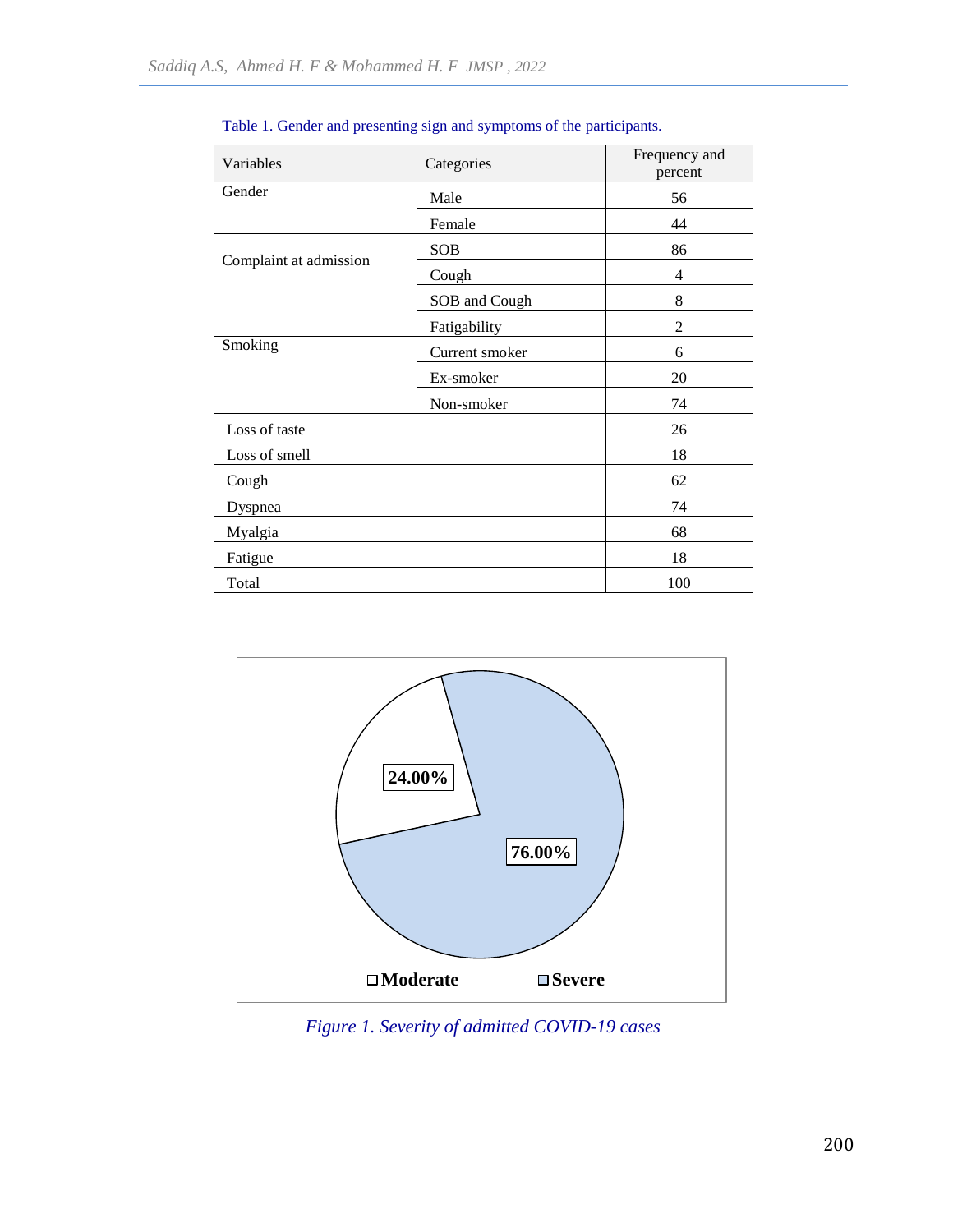| Variable     | Categories     | Severity   | p-value     |       |
|--------------|----------------|------------|-------------|-------|
|              |                | Moderate   | Severe      |       |
|              | <b>SOB</b>     | 24 (100%)  | 62(81.6%)   |       |
| Complaint at | Cough          | $0(0\%)$   | $4(5.3\%)$  |       |
| admission    | SOB and cough  | $0(0\%)$   | $8(10.5\%)$ | 0.207 |
|              | Fatigability   | $0(0\%)$   | $2(2.6\%)$  |       |
|              | Current smoker | $2(8.3\%)$ | $4(5.3\%)$  | 0.194 |
| Smoking      | Ex-smoker      | $2(8.3\%)$ | 18 (23.6%)  |       |
|              | Non-smoker     | 20 (83.4%) | 54 (71.1%)  |       |
| Gender       | Male           | 18 (75%)   | 38 (50%)    | 0.031 |
|              | Female         | 6(25%)     | 38 (50%)    |       |
| Total        |                | 24 (100%)  | 76 (100%)   |       |

| Table 2. Association between disease severity and chief complaints, smoking and gender. |  |  |  |
|-----------------------------------------------------------------------------------------|--|--|--|
|                                                                                         |  |  |  |

|  | Table 3: Association between severity and signs, symptoms and chronic diseases. |  |  |  |  |  |  |  |
|--|---------------------------------------------------------------------------------|--|--|--|--|--|--|--|
|--|---------------------------------------------------------------------------------|--|--|--|--|--|--|--|

| <b>Variable</b>         | <b>Severity</b> | p-value       |       |  |
|-------------------------|-----------------|---------------|-------|--|
|                         | <b>Moderate</b> | <b>Severe</b> |       |  |
| Loss of smell           | 4(22.2%)        | 14 (77.8%)    | 0.999 |  |
| Loss of taste           | $6(23.1\%)$     | 20 (76.9%)    | 0.898 |  |
| Cough                   | $12(19.4\%)$    | 50 (80.6%)    | 0.165 |  |
| Dyspnea                 | 16(21.6%)       | 58 (78.4%)    | 0.347 |  |
| Fatigue                 | $2(11.1\%)$     | 16 (88.9%)    | 0.226 |  |
| Hypertension            | 6(25%)          | 38 (50%)      | 0.031 |  |
| Diabetes mellitus       | 8(26.7%)        | 22 (73.3%)    | 0.683 |  |
| Coronary artery disease | 2(12.5%)        | 14 (87.5%)    | 0.345 |  |
| Heart failure           | $2(33.3\%)$     | 4(66.7%)      | 0.628 |  |
| Asthma                  | 2(20%)          | $8(80\%)$     | 0.999 |  |
| Renal failure           | $0(0\%)$        | $4(100\%)$    | 0.570 |  |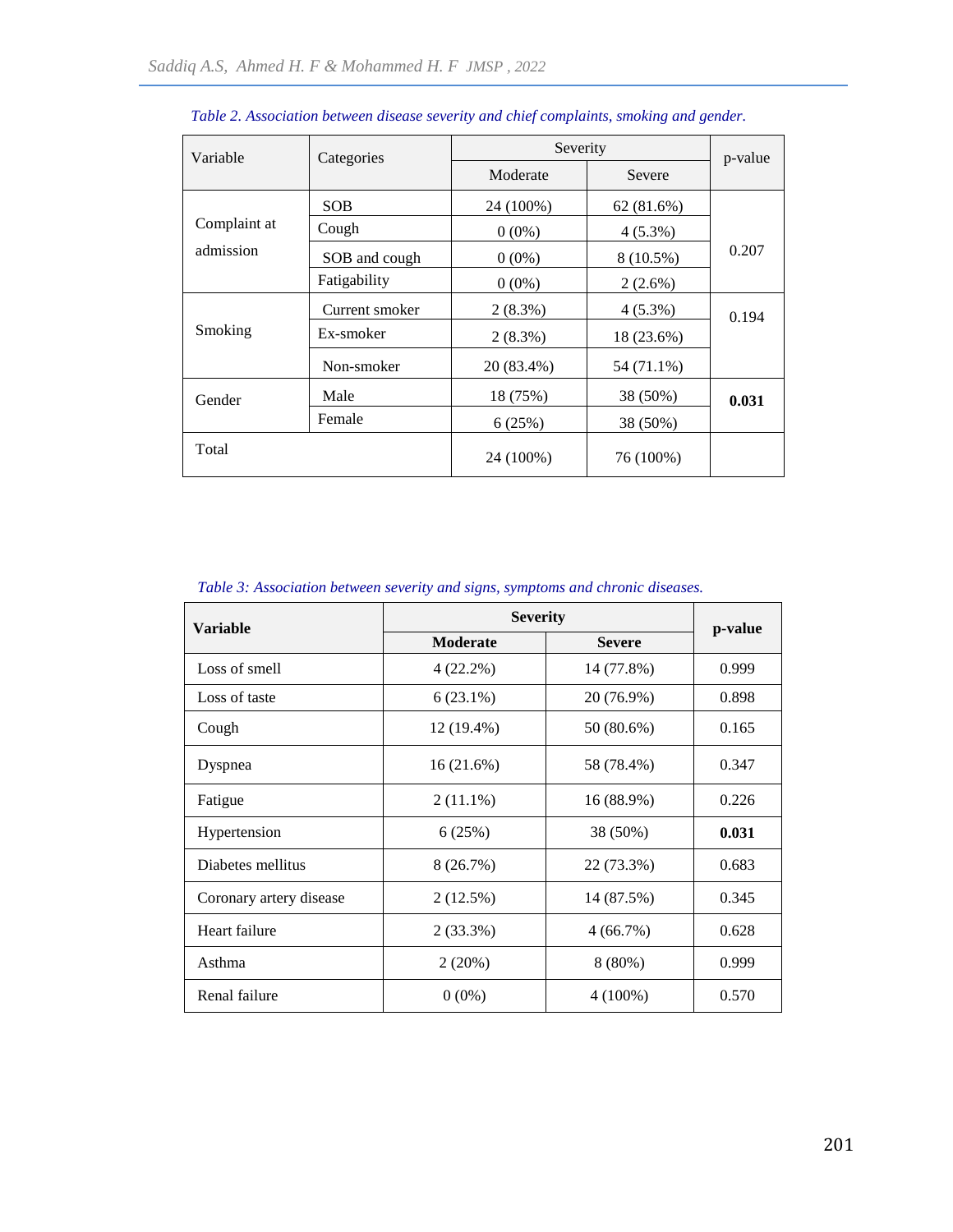| Variables                       | Severity | N  | Mean   | S.D   | p-value |  |
|---------------------------------|----------|----|--------|-------|---------|--|
|                                 | Moderate | 24 | 57.92  | 16.25 | 0.093   |  |
| Age (year)                      | Severe   | 76 | 64.24  | 13.27 |         |  |
| <b>BMI</b> (kg/m <sup>2</sup> ) | Moderate | 24 | 29.8   | 3.3   |         |  |
|                                 | Severe   | 76 | 30.2   | 2.9   | 0.57    |  |
|                                 | Moderate | 24 | 125.42 | 8.19  | 0.229   |  |
| $SBP$ (mmHg)                    | Severe   | 76 | 129.03 | 16.24 |         |  |
|                                 | Moderate | 24 | 77.50  | 6.07  | 0.308   |  |
| $DBP$ (mmHg)                    | Severe   | 76 | 79.47  | 8.77  |         |  |
|                                 | Moderate | 24 | 97.33  | 20.40 |         |  |
| Pulse rate in bpm               | Severe   | 76 | 93.11  | 16.56 | 0.306   |  |
|                                 | Moderate | 24 | 8.97   | 3.98  |         |  |
| Neutrophil count $(x10^9/L)$    | Severe   | 76 | 8.92   | 3.80  | 0.957   |  |
| Respiratory rate                | Moderate | 24 | 17.58  | 3.45  | 0.006   |  |
|                                 | Severe   | 76 | 25.34  | 5.62  |         |  |
| Pulse oximetry %                | Moderate | 24 | 95.42  | 2.30  |         |  |
|                                 | Severe   | 76 | 87.66  | 5.11  | 0.029   |  |
| WBC count $(x10^9/L)$           | Moderate | 24 | 15.05  | 7.50  |         |  |
|                                 | Severe   | 76 | 12.23  | 5.27  | 0.043   |  |
| C-reactive protein $(mg/L)$     | Moderate | 24 | 18.00  | 22.87 |         |  |
|                                 | Severe   | 76 | 44.65  | 57.51 | 0.001   |  |

Table 4. Difference in qualitative parameters between moderate and severe cases.

## **4. DISCUSSION**

In current study, 24% of studied hospitalized patients had moderate COVID-19 disease and 76% of them had severe COVID-19 disease. This finding is close to results of Alattef et al (25) study in Iraq and Khamis et al (26) study in Oman which revealed that more than two thirds of hospitalized COVID-19 patients had severe clinical course of the disease. This high proportion of severe cases might be related to long duration of disease until admission and co-morbidity with other medical disorders. Our study showed a significant association between female gender and severe COVID-19 disease. This finding is inconsistent with results of Vhidy et al (27) study in USA which found that hospitalized men had severe clinical course and worse prognosis than women after controlling age. This inconsistency might be due to effects of age and clinical co-morbidity on our study findings. The present study showed a significant association between hypertension and COVID-19 severity. This finding is consistent with results of many national literatures such as Taher et al. (28)study in Iraq and international literatures like Swamy et al. (29) study in USA and Zhang et al. (30) study in China which all documented the direct link between clinical co-morbidity with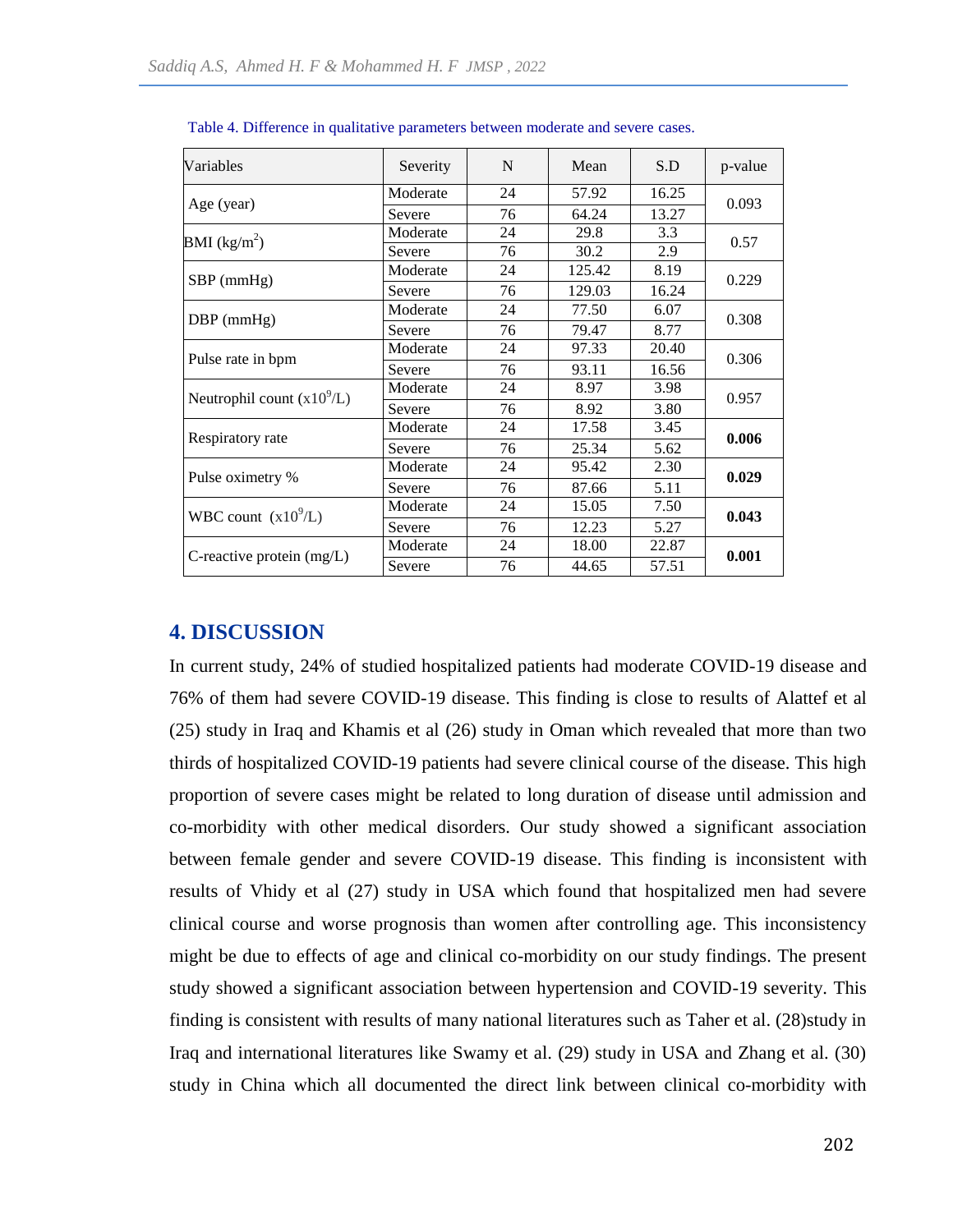hypertension and severe COVID-19 disease. Our study revealed no significant relationship between both diabetes mellitus and obesity with COVID-19 disease. This finding is inconsistent with reports of Holly et al. (31) study in UK which reported a strong relationship between diabetes mellitus and obesity with severity of COVID-19 disease. This inconsistency might be attributed to high prevalence of diabetes and obesity in studied COVID-19 patients that affected statistical relationship and differences in sample size and methodology between different studies. In current study, hospitalized patients with severe COVID-19 disease were characterized clinically by increased respiratory rate, low SPO2, lymphopenia and high C-reactive protein level. These findings are in agreement with results of Chen et al. (32) study in USA and Ghahramani et al. (33) study in Iran which documented that common clinical and laboratory findings indicating severe hospitalized COVID-19 disease were respiratory rate, SPO2, WBC count and C-reactive protein. Nowadays, the appearance of Omicron variant increased the frequency of emergency department visits but not admission of severe COVID-19 cases or death outcome (34).

## **5. CONCLUSIONS**

Hypertension is the common clinical co-morbidity related to severe COVID-19 disease. The common clinical and laboratory markers of hospitalized patients with severe COVID-19 disease are increased respiratory rate, low SPO2, lymphopenia and high C-reactive protein level. Triage of patients with COVID-19 diseases in emergency department must be based on clinical co-morbidity.

**Ethical Clearance :** Ethical clearance and approval of the study are ascertained by the authors. All ethical issues and data collection were in accordance with the World Medical Association Declaration of Helsinki 2013 of ethical principles for medical research involving human subjects. Data and privacy of patients were kept confidentially.

**Conflict of interest:** Authors declared none

**Funding:** None, self-funded by the authors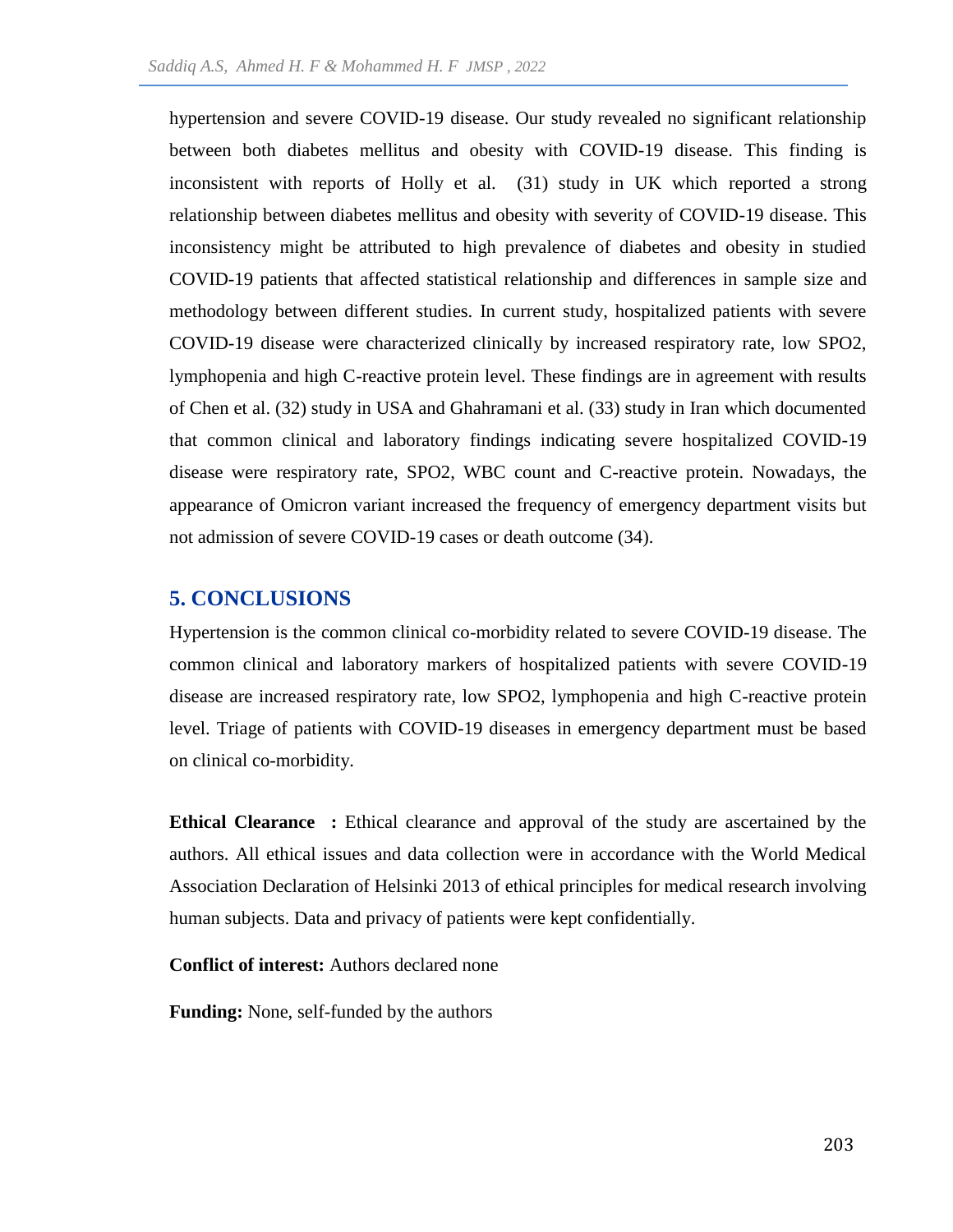#### *REFERENCES*

- *1. WHO Director-General's opening remarks at the media briefing on COVID-19 - 11 March 2020. Available from: https://www.who.int/directorgeneral/speeches/detail/who-director-general-sopening-remarks-at-themedia-briefing-on-covid*
- *2. COVID-19 pandemic. European centre for disease prevention and control 2020. Available from: https://www.ecdc.europa.eu/en/covid-19-pandemic*
- *3. Guan W-J, Ni Z-Y, Hu Y, Liang W-H, Ou C-Q, He J-X, et al. Clinical characteristics of coronavirus disease 2019 in China. N Engl J Med 2020; 382 (1) : 1708-20.*
- *4. Hu Y, Sun J, Dai Z, Deng H, Li X, Huang Q, et al. Prevalence and severity of corona virus disease 2019 (COVID-19): a systematic review and meta-analysis. J Clin Virol 2020; 127(1):1043-51.*
- *5. Bailly L, Fabre R, Courjon J, Carles M, Dellamonica J, Pradier C. Obesity, diabetes, hypertension and severe outcomes among inpatients with coronavirus disease 2019: a nationwide study. Clin Microbiol Infect 2022; 28(1):114-23.*
- *6. Wang D, Hu B, Hu C. Clinical characteristics of 138 hospitalized patients with 2019 novel Coronavirus–Infected pneumonia in Wuhan, China. JAMA 2020; 323(1):1061–9.*
- *7. Grasselli G, Zangrillo A, Zanella A. Baseline characteristics and outcomes of 1591 patients*  infected with SARS-CoV-2 admitted to ICUs of the Lombardy region, Italy. JAMA 2020; *323(1):1574–81.*
- *8. Parra-Bracamonte GM, Lopez-Villalobos N, Parra-Bracamonte FE. Clinical characteristics and risk factors for mortality of patients with COVID-19 in a large data set from Mexico. Ann Epidemiol 2020; 52(1):93–8.*
- *9. Richardson S, Hirsch JS, Narasimhan M. Presenting characteristics, comorbidities, and outcomes among 5700 patients hospitalized with COVID-19 in the new York City area. JAMA 2020; 323(1):2052–9.*
- *10. Sheldon TA, Wright J. Twin epidemics of covid-19 and non-communicable disease. BMJ 2020; 369(1): 261-8.*
- *11. Barochiner J, Martínez R. Use of inhibitors of the renin‐angiotensin system in hypertensive patients and COVID‐19 severity: a systematic review and meta‐analysis. J Clin Pharm Ther 2020; 45(1):1244–52.*
- *12. Gao C, Cai Y, Zhang K. Association of hypertension and antihypertensive treatment with COVID-19 mortality: a retrospective observational study. Eur Heart J 2020; 41(1):2058–66.*
- *13. Miller LE, Bhattacharyya R, Miller AL. Diabetes mellitus increases the risk of hospital mortality*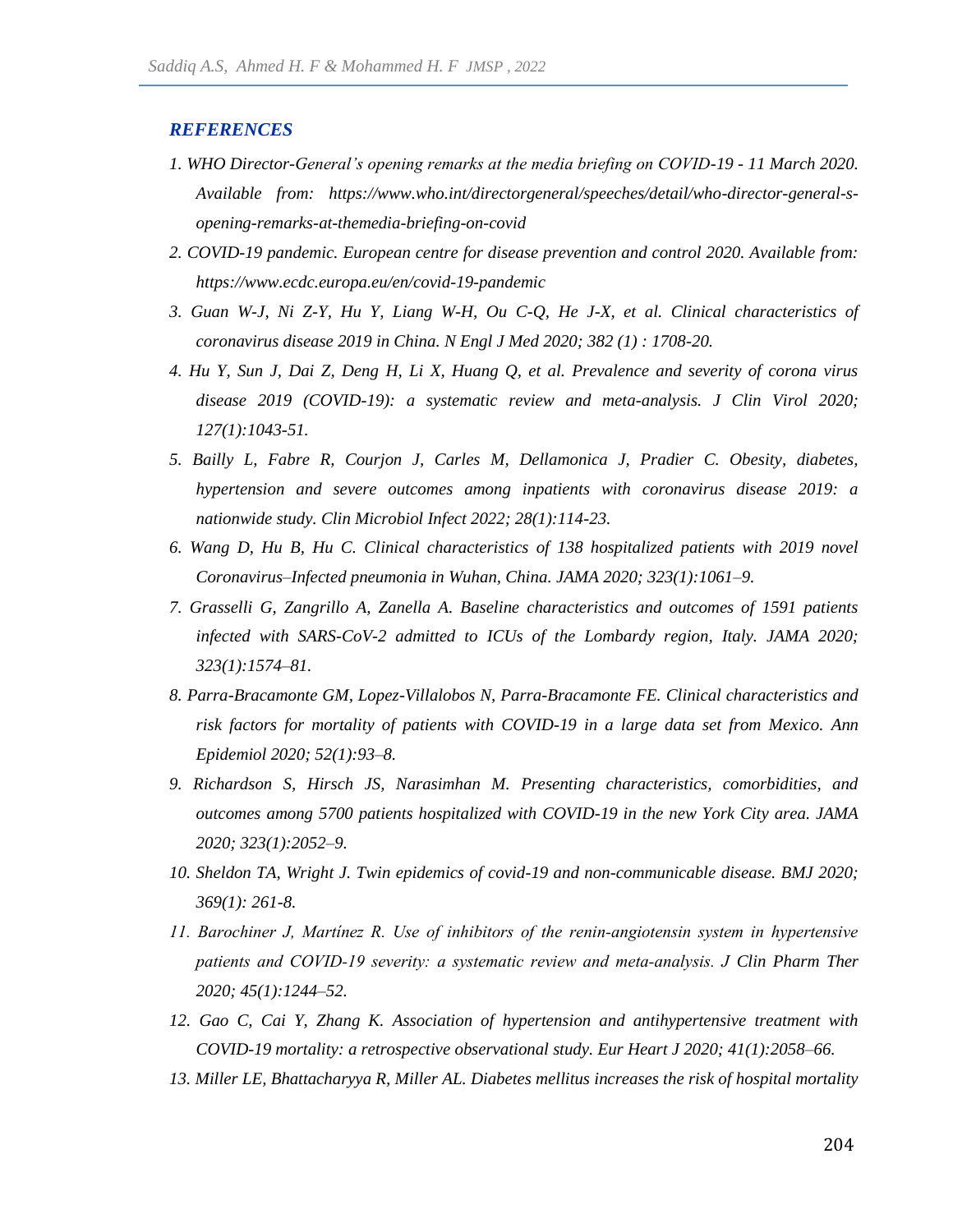*in patients with Covid-19: systematic review with meta-analysis. Medicine 2020; 99(1): 2243-9.*

- *14. Hussain S, Baxi H, Chand Jamali M. Burden of diabetes mellitus and its impact on COVID-19 patients: a meta-analysis of real-world evidence. Diabetes Metab Syndr 2020; 14(1):1595–602.*
- *15. Chang T-H, Chou C-C, Chang L-Y. Effect of obesity and body mass index on coronavirus disease 2019 severity: a systematic review and meta-analysis. Obes Rev 2020; 21(1): 1308-9.*
- *16. Hussain A, Mahawar K, Xia Z. Obesity and mortality of COVID-19. meta-analysis. Obes Res Clin Pract 2020; 14(1):295–300.*
- *17. Muhamad SA, Ugusman A, Kumar J, Skiba D, Hamid AA, Aminuddin A. COVID-19 and Hypertension: The What, the Why, and the How. Front Physiol 2021; 12(1):6650-4.*
- *18. Sen S, Chakraborty R, Kalita P, Pathak MP. Diabetes mellitus and COVID-19: Understanding the association in light of current evidence. World J Clin Cases 2021; 9(28):8327-39.*
- *19. Yan T, Xiao R, Wang N, Shang R, Lin G. Obesity and severe coronavirus disease 2019: molecular mechanisms, paths forward, and therapeutic opportunities. Theranostics 2021; 11(17):8234-53.*
- *20. Ando W, Horii T, Uematsu T. Impact of overlapping risks of type 2 diabetes and obesity on coronavirus disease severity in the United States. Sci Rep 2021; 11(1): 1796-8. Available from: https://doi.org/10.1038/s41598-021-96720-x*
- *21. World Health Organization. Coronavirus disease 20121 (COVID-19) weekly situation report (week 14). WHO Iraq. Available from: https://www.who.int/covid-19/information*
- *22. Tahir AI, Ramadhan DS, Piro SS, Abdullah RY, Taha AA, Radha RH, et al. COVID-19 vaccine acceptance, hesitancy and refusal among Iraqi Kurdish population. Int J Health Sci (Qassim) 2022; 16(1):10-6.*
- *23. Abdulah DM, Aziz Qazli SS, Suleman SK. Response of the Public to Preventive Measures of COVID-19 in Iraqi Kurdistan. Disaster Med Public Health Prep 2021; 15(5):e17-e25.*
- *24. World Health Organization. Living guidance for clinical management of COVID-19. WHO/2019-nCoV/clinical/2021.2. Available from: https://apps.who.int/iris/rest/bitstreams/1394399/retrieve*
- *25. Alattef D, Al-Hamadani FY, Jamaah AK, Al-Jumaili AA. Al-Sawad OS, Al-Jalehawi AK, et al. The Experience with Hospitalized COVID-19 Patients in Al-Basra, Iraq: Predictors of the disease severity. Latin American Journal of Pharmacy 2021; 40(SI):291-300.*
- *26. Khamis F, Al Awaidy S, Shaaibi MA, Shukeili MA, Chhetri S, Balushi AA, et al. Epidemiological Characteristics of Hospitalized Patients with Moderate versus Severe COVID-19 Infection: A Retrospective Cohort Single Centre Study. Diseases 2022; 10(1): 1-3. Available from: https://doi.org/10.3390/diseases10010001*